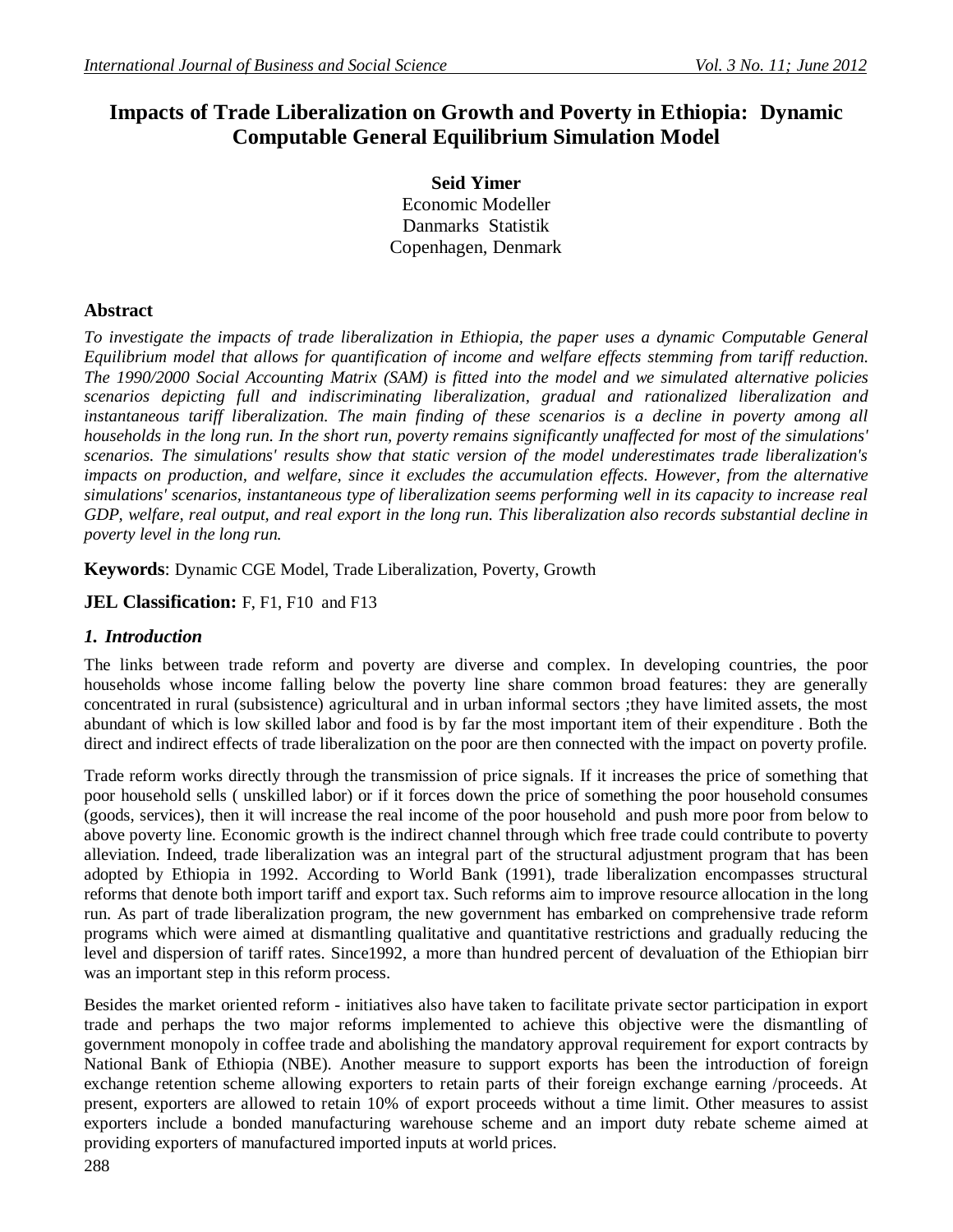The government also reforms the import and export process from two steps (obtain registration of certificate and apply to business license) into a single step. The government tries to encourage exports through export credit guarantee scheme, export promotion agency and demand driven support system. However, the legal and regulatory environment for trade and investment hinder the country's attempt toward free market regime. Weak legal and regulatory environment results in high transaction costs. It reduces both investment return and gains from trade. High transaction cost reduces the Ethiopian products competitiveness in international markets. Nevertheless, there are still hot debates about the benefits of trade liberalization.

Trade liberalization can stimulate economic growth of African economies ( Sahn et al.,1996; Gisselquist and Marie,2000) while others maintained that trade liberalization may not provide positive contributions to long run growth of African economies (DeMaio et al.1999; Badiane,1999; Minot, 1998; Rattso and Torvik, 1998). Winters (2000) argued that trade liberalization is an ally against poverty since it tends to increase average incomes, and providing more resource to tackle poverty.

According to the Global economic prospects (2002), in developing countries, trade liberalization policies are hard to formulate and implement because the magnitude and distributional impacts tend to be very large. Since tax instruments are usually lacking and administrative capacity tend to be very limited, redistribution of the total gain would be cumbersome. Under partial equilibrium, many researchers (e.g. Wacziarg and Welch, 2008; Dollar and Kraay, 2003; Greenaway et al., 2002; Rodrik et al., 2004) found that persistent liberalization had momentous and strong impact on growth. However, the major problem in these studies is that there is no undisputed means of measuring trade liberalization. Trade openness was used as measure of liberalization but it is endogenous and cannot capture trade policy instruments. Average tariff underestimates trade restrictiveness as argued by Kee et al. (2009). The Sachs and Warner index(1995) heavily relies on black markets premium. Researchers that used general equilibrium analysis were Ayele(2002) for Ethiopia; Francisco and Jorge (2003) for Brazil and Ravallion(1997) for Bangladesh. However, empirical results were mixed. Latin American countries and others have experienced an increase in wage dispersion while East Asian countries have observed improvement in income inequality after their trade reforms (Wood, 1999).

However, the main limitation of these studies is that they ignore the dynamic effect of capital accumulation in trade-poverty linkage. Since the consequences of most policy reforms are dynamic in nature, application of dynamic CGE is very scarce in developing countries. The first motivation for this study comes from the ongoing debate with regard to the impacts of economic reform on long term growth and poverty in Africa. Secondly, there is no research work that analyzed the impact of trade liberalization on poverty in Ethiopia using Dynamic Computable General Equilibrium (DCGE) model. The paper finds that trade liberalization boosts economic growth and reduces poverty in the long run while it has small effects in the short run. The paper is structures as follow. Section one provides model specification and data. Section two presents empirical result and discusses the results. Section three concludes.

# *2. Specification of Computable General Equilibrium model*

This section provides detailed specifications of the applied CGE model, reporting on all variables and parameters and equations used. The quantity equations which describe production and value added generation are presented. This is followed by the block of income and expenditure equations that describe the distribution of factor incomes and the associated budget constraint. Foreign trade, saving – investment, price block and system constraints and macro closures will also be shown. For sake of brevity, the time dimension for each equation is omitted but will be introduced only when necessary.

# **Production Block**

On the production side, multistage production function is adopted. In the first stage, sectoral output is a Leontief function of value added and intermediate consumption. Value added is in turn represented by a Constant Elasticity of Substitution(CES) function of labour and capital in non agricultural sectors (industry and services), and CES function of land and composite factor in agriculture. The composite factor is also represented by a CES function of primary factors: agricultural capital and labour. The labour market is assumed to be fully mobile between activities. Capital stock, on the other hand, is sector specific and is fixed in the short run. The production function can be written as:

 , , , ....................................................................................................(1) *<sup>a</sup> LD<sup>a</sup> KD<sup>a</sup> LAN QINTA<sup>a</sup> QA f*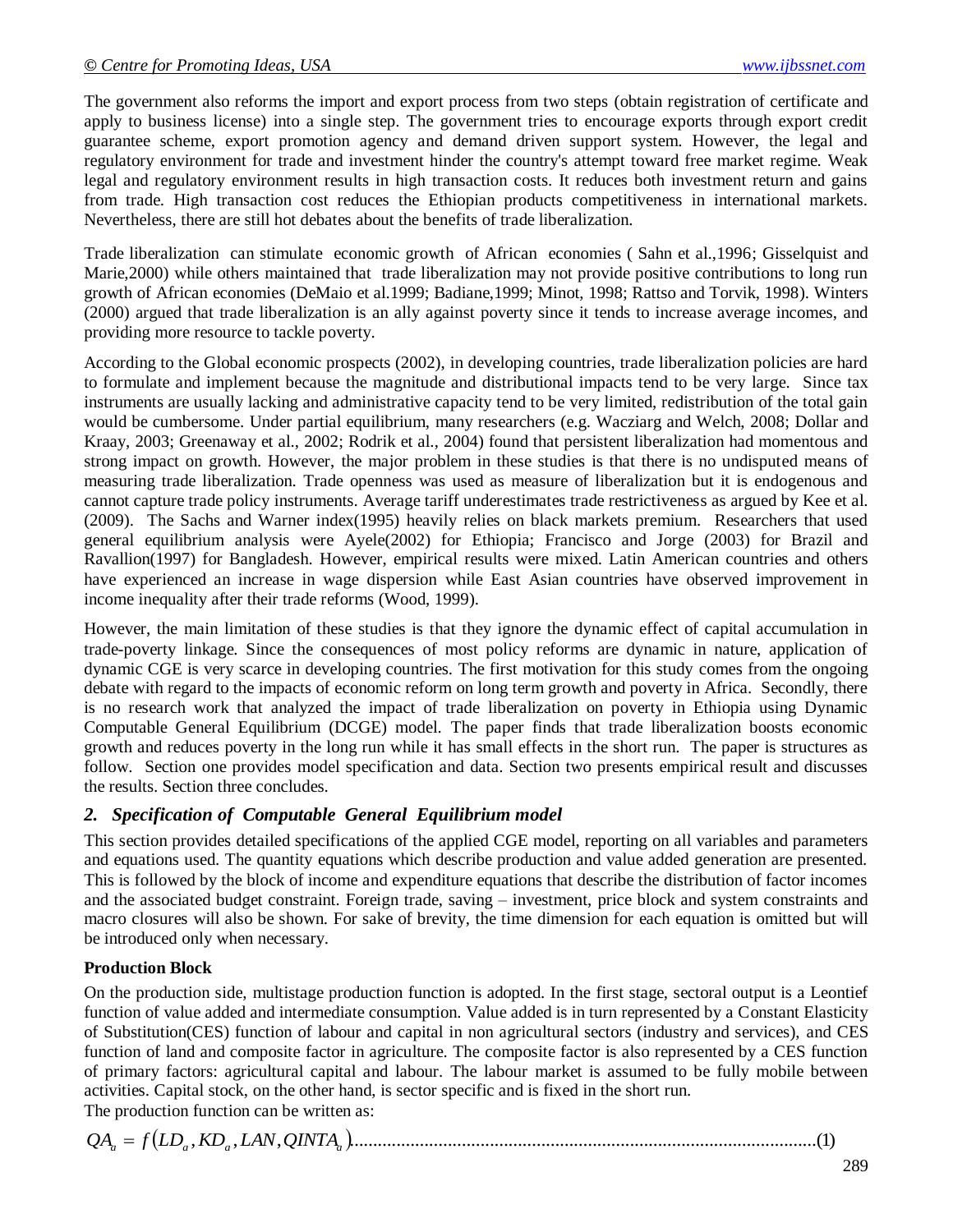Where  $QA_a$  is output of production in activity a .  $LD_a$  and  $KD_a$  are labour demand and stock of capital demand in each activity respectively. *LAN* is demand for land in agricultural sector. In this model, three activities have been identified. These include agriculture, industry and service. Value added in agriculture is produced using three factors of production, namely labour, capital and land. Value added in industry and service sector constituted labour and capital. For each activity, the quantity of value added is a CES function of disaggregated factor quantities.

A profit maximizing firm under perfect competition demand factors at a point where marginal cost of each factor is equal to the marginal revenue product (net of intermediate input costs) of the factors. Having taken the first

order condition given the constraints, the demand for labour will be: 1 1 . . ....................................................................................(2) 1 *KL a a a a a a a RK LD KD RL* 

Where,  $RK_a$  = return to capital in sector  $a$  ;  $RL_a$  = return to labour (wage rate) in sector  $a$ 

 $\rho_a^{KL} = a$  transformation of elasticity of factor substitution

$$
\alpha_a
$$
 = efficiency parameter in the CES value – added function

For each activity, the demand for disaggregated intermediate inputs is determined via a standard Leontief function as aggregate intermediate input times fixed intermediate input coefficients.

#### **Income and saving Block**

*a*

The income equation block specifies the factor payments of the economy and their distribution to households and other institutions as well as tax payments, savings, remittances, and other foreign payments. Thus, the income *YH*<sub>*h*</sub> for household group h and income  $YX_x$  for firm group x can be written respectively as:

Other institutions as well as tax payments, savings, terminates, and other foreign payments. Thus, the motion 
$$
YH_h
$$
 for household group h and income  $YX_x$  for firm group x can be written respectively as:

\n $YH_h = \lambda_h R L \sum_a LD_a + TGH_h + TROWH_h. EXP + DIV_h + \sum_h THH_{hh}$ 

\n3. (3)

\n $YM_x = \lambda_x^k R K \sum_b K D_a + \lambda_x^l LR. LAN$ 

\n4. (4)

Where,  $YH_h$  is income of household  $_h$ ;  $DIV_h$  is dividend from firm x to household h;  $TGH_h$  is transfers from Government to household;  $TROWH<sub>h</sub>$  is transfers from rest of the world to household  $_h$ ;  $THH<sub>hh</sub>$  is an intrahousehold transfer;  $YX_x$  is income of firm x. Households are assumed to save a fixed proportion of their disposable incomes. Household's savings shall be translated directly into demand for investment goods. The government obtains its revenue from a wide range of taxes and transfers coming from the rest of the world. Its expenditure is allocated between the consumption of goods and services (including public wage) and transfers. The government income  $(YG)$  can be written as:

 . . . ....................................(5) *ce ce YG h ty<sup>h</sup> YH<sup>h</sup> EXR TROWG x try<sup>x</sup> YM <sup>x</sup> cm TIMcm TEX*

Where, *TROWG* is the rest of world transfers to government. Import and export tariffs equations represented by  $TIM_{cm}$  and  $TEX_{ce}$  respectively shall take the following form:

$$
TIM_{cm} = txm_{cm}.EXR.PWM_{cm}.QM_{cm}.................(6)
$$

$$
TEX_{c\theta} = tex_{c\theta}.EXRPWE_{c\theta}.QE_{CE}.................(7)
$$

Government saves the remaining part of the income after deduction of transfers (to households and the rest of the world) and expenditure (government consumption and government investment). Domestic savings depend on firm and household-specific marginal propensities to save. Total investment shall be equal to total savings which is defined as the sum over households and enterprises savings, and foreign savings in local currency. Thus, the saving investment balance is:

*SX SH SG EXR* . *BC PQ* . *QINV WALRAS*...........................................(8) *c c <sup>c</sup> <sup>x</sup> <sup>h</sup> <sup>h</sup> <sup>x</sup>*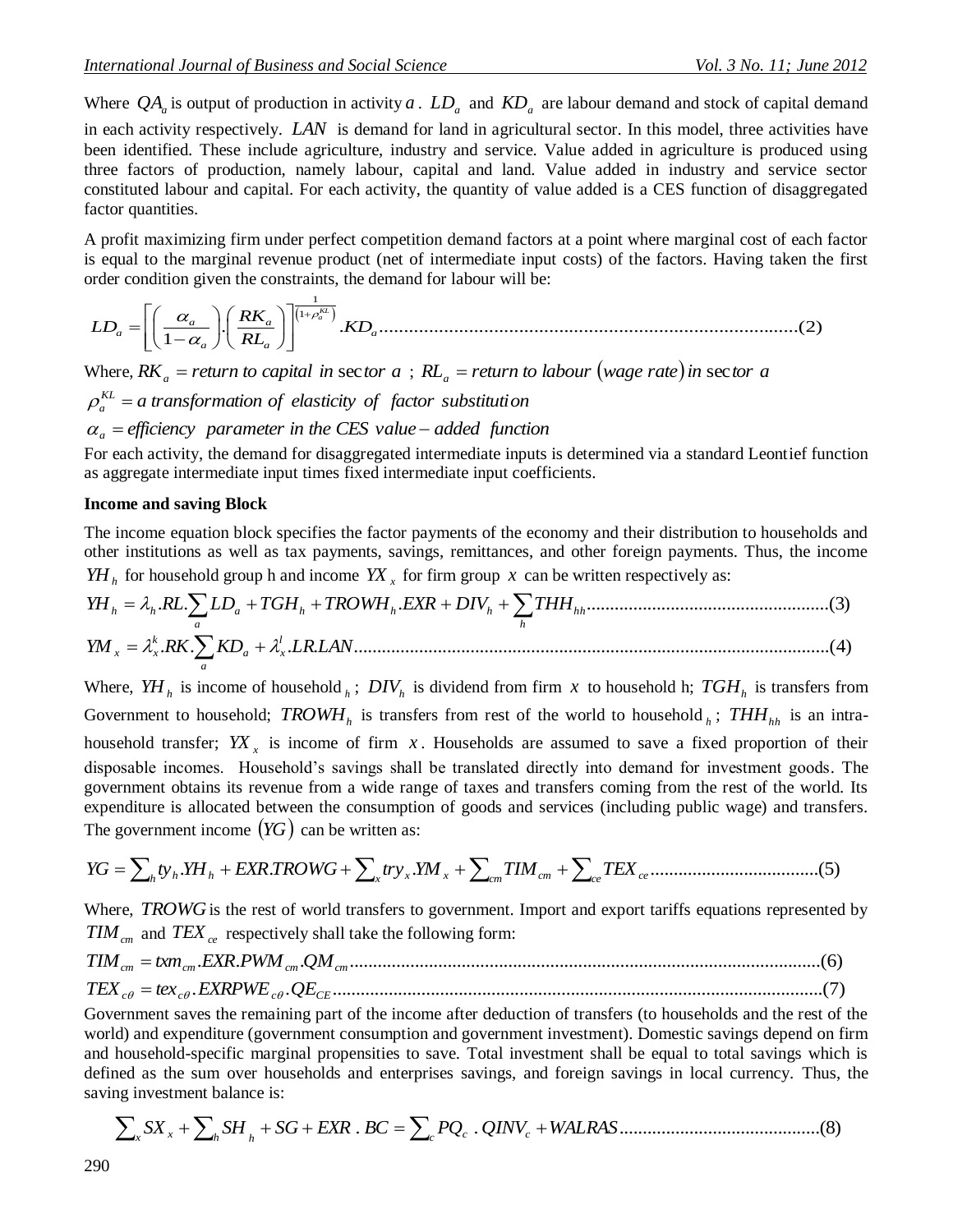Where,  $QINV_c$  is the quantity of investment on commodity  $c$ . The variable WALRAS is added in the above equation to satisfy that the numbers of equations are equal to the number of variables. Finally, the demand block equations contain households' group demand, total demand by commodity, total intermediate demand and the total government demand.

#### **Foreign trade; Price Block and Sequential Dynamics**

Given the fact that there are differences in the quality of goods produced for exports and for domestic consumption, following Dervis et al (1982), a constant elasticity of transformation (CET) function between domestically consumed good, *QDce* and exported goods *QEce* is adopted.

 , . . 1 . ..........................................................(9) 1 *t ce t ce t ce ce t ce ce t ce t ce ce ce CET QX<sup>c</sup> f QE QD QE QD* '

 $QX_c$  is aggregate marketed production.  $\sigma_{ce}^t$  and  $\delta_{ce}^t$  are the shift and share parameter respectively and  $\rho_{ce}^t$  is the exponent parameter in the CET function. Maximizing revenue from a given output, subject to equation (9) yields the export supply function as:

$$
QE_{ce} = QD_{ce} \left[ \frac{PE_{ce}}{PDD_{ce}} \cdot \frac{1 - \delta_{ce}^t}{\delta_{ce}^t} \right]_{\text{}
$$
 (10)

This specification of export supply works under the small country assumption in which the national export volume has no influence on world market prices. In addition, there is imperfect substitutability between domestic and imported goods ( Devarajan et al, 1995; Armington, 1969). The import domestic demand ratio:

 ......................................................................................................(11) 1 . 1 1 *q cm q cm q cm cm cm cm cm PM PDD QD QM* 

Where,  $PDD_{cm}$  and  $PM_{cm}$  are the prices of domestic output and import respectively.  $PDD_{cm}$  is endogenously determined in the model. The balance of payments equation requires total payment for imports to be equal to total receipt for exports plus foreign savings and borrowing.

$$
\beta C = \frac{1}{EXR} \left( \sum_{h} THROW_{h} + TGROW \right) + \sum_{cm} PWM_{cm}.QM_{cm} - \sum_{h} TROWH_{h} - TROWG - \sum_{ce} PWE_{ce}.QE_{ce}.....(12)
$$

Where,  $\beta C$  is current account balance and  $EXR$ , is exchange rate. THROW<sub>h</sub> and TGROW are transfers from households and governments to rest of world respectively. The current account balance, which is expressed in foreign currency, imposes equality between the country's spending and its earning of foreign exchange. For the basic model version, foreign savings is fixed; the real exchange *EXR* serves the role of equilibrating variable to the current account balance.

The price system of the model is rich. For instance, the domestic price of imports is exogenously determined and is linked in world prices in dollars as:

. 1 ...........................................................................................................(13) *cm cm cm PM PWM EXR txm*

Where,  $PWM_{cm}$  C.I.F. import price in foreign currency units.  $txm_{cm}$ , is import tariff rate. In addition, the consumer price index is defined as the geometric average of consumer prices using consumption share weights. Following, Annabi et al. (2004), in every period, the capital stock is updated with a capital accumulation equation in sequential dynamic model (involving the rate of depreciation  $(\delta)$  and investment (  $Qind_{a,t}$  )).

1 ................................................................................................(14) *KDa*, *<sup>t</sup>*<sup>1</sup> *KDa*,*<sup>t</sup> Qinda*,*<sup>t</sup>*

New investment will be distributed between different sectors through an investment demand function which takes the form as: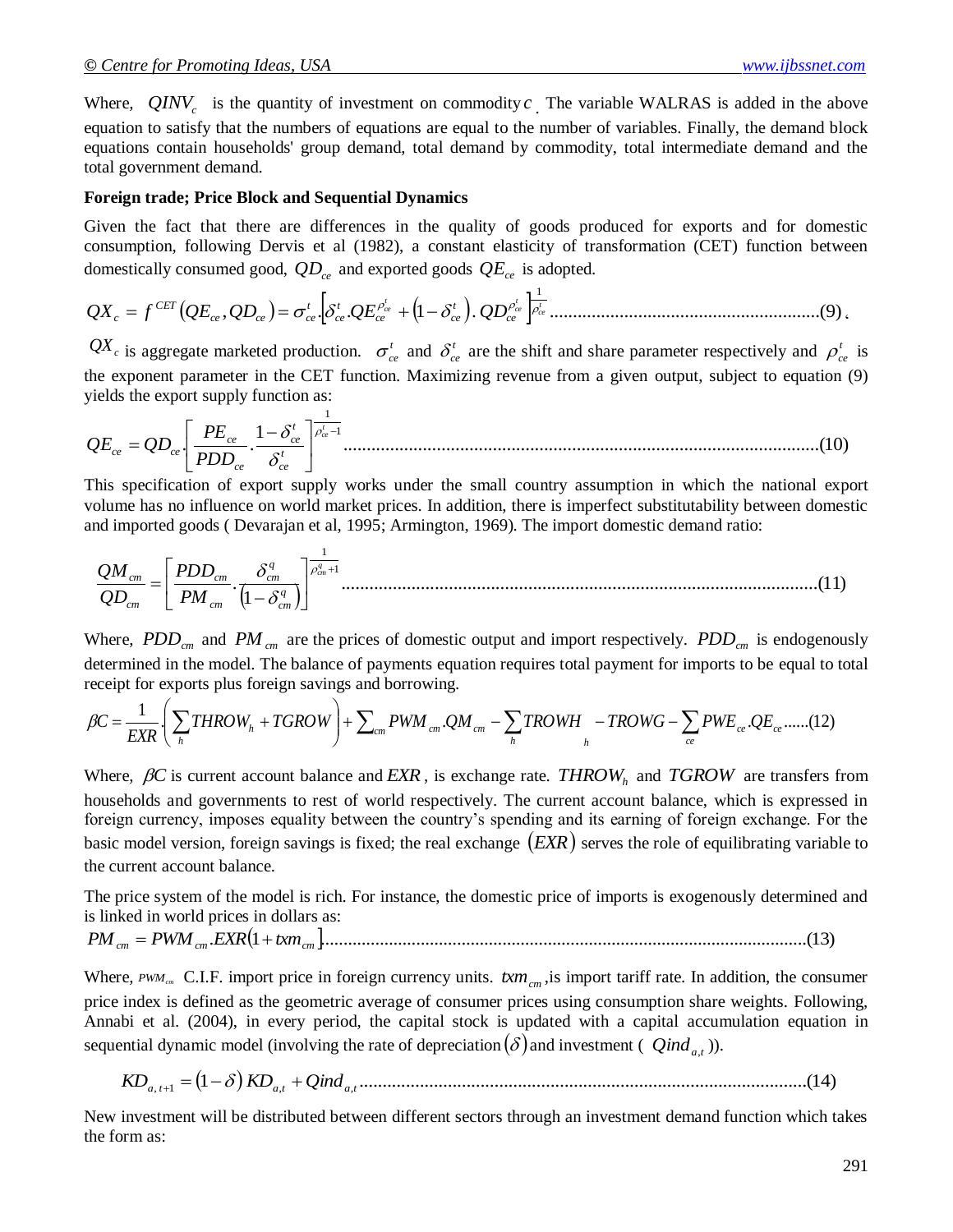..............................................................................................(15) , 2 2 , 1 , , *t a t a t a t a a t a t U RK y U RK y KD QInd*

Where Ut is the user cost. Finally, the equivalent variation for the household groups could also be written as:

. 0 ..............................................................................(16) 0 Pr , , , , , *h t h c t c <sup>h</sup> <sup>t</sup> EH EH PQ PQ EV od C c h* 

Where,  $EV_{h,t}$  is the equivalent variation for household h at time t and  $EH0<sub>h</sub>$  is initial consumption expenditure for household h;  $PQO<sub>c</sub>$  is the initial composite price of commodity c.

# **2.1 Data**

The 1999/2000 Social Accounting Matrix (SAM) used in this study is a secondary data prepared by the World Bank for Ethiopia. The paper uses 17,336 households obtained from the Central Statistical Authority's consumption and expenditure survey. SAM records the transactions taking place in an economy during a specified period of time and integrates national income, input-output, flow-of funds, and foreign trade statistic into a comprehensive and consistent data set. Our SAM is a 40x40 matrix and contains 12 production activities and 4 factors of production, 10 institutions, eight commodities, transaction cost, and public investment, saving investment and three tax accounts and rest of world account. To apply a CGE model, the 12 activities are aggregated into 3 broad activities groups such as industrial, agricultural and services activities. In addition, some institution accounts such as food for work project, food aid program accounts are aggregated into government account. Finally, the public investment is added into saving - investment account. Hence, the disaggregated SAM consists of only 26 accounts. Commodities types identified in the SAM include food crops, traditional agricultural exportables, non-traditional agricultural exportable, other agricultural products, agro manufacturing and industrial products; public goods and other services. Factors typically include labour, capital and land while enterprises consist of private, public and peasant households.

# *3. Simulation Results and Discussions*

In static CGE model, counterfactual analysis is made with respect to the base run that is represented by an initial SAM. However, in dynamic models the economy can grow even without a policy shock and the analysis should be done with respect to the growth path in the absence of any shock. In all simulation scenarios the percentage variation between the Base as Usual (BaU) path and the after simulation path for each variable could be presented just to examine whether trade liberalizations enhance capital accumulation effect in the long run. To analyze poverty, Foster, Greer, and Thorbecke (FGT) classes of poverty measures have been used. In addition, in order to capture whether the change in poverty would be a result of growth or redistribution effect, we use the approach developed by Datt and Ravallion (1992). According to these authors changes in poverty measures can be decomposed in to growth and distribution components.

# **Poverty and distributional effects of unilateral trade liberalization**

In this section, a complete unilateral trade liberalization policy on industrial and services commodities has been made. For comparison, the 2000 poverty level and the simulation poverty level (from the experiment) and trend values (base line) would be presented. The paper presents the baseline values (trend values) and values from the experiment (simulation values) from 2001 till 2019 and the series of the two values can be compared to analyze the gain from trade liberalization.

| Household group   | Poverty<br>incidence | Poverty<br>gap | Poverty<br>severity | Proportion | Absolute<br>contribution | Relative<br>contribution | gini  |
|-------------------|----------------------|----------------|---------------------|------------|--------------------------|--------------------------|-------|
| Farm households   | 56.60                | 18.13          | 7.80                | 41.16      | 23.30                    | 50.50                    | 33.50 |
| Wage-earners      | 36.56                | 10.83          | 4.45                | 33.80      | 12.36                    | 26.81                    | 39.50 |
| Entrepreneurs     | 41.73                | 11.93          | 4.72                | 25.03      | 10.45                    | 22.65                    | 36.70 |
| Absolute contrib. | 46.10                | 14.10          | 5.90                |            |                          |                          |       |

**Table 1: Poverty status of households from 1999/2000 household survey (%)**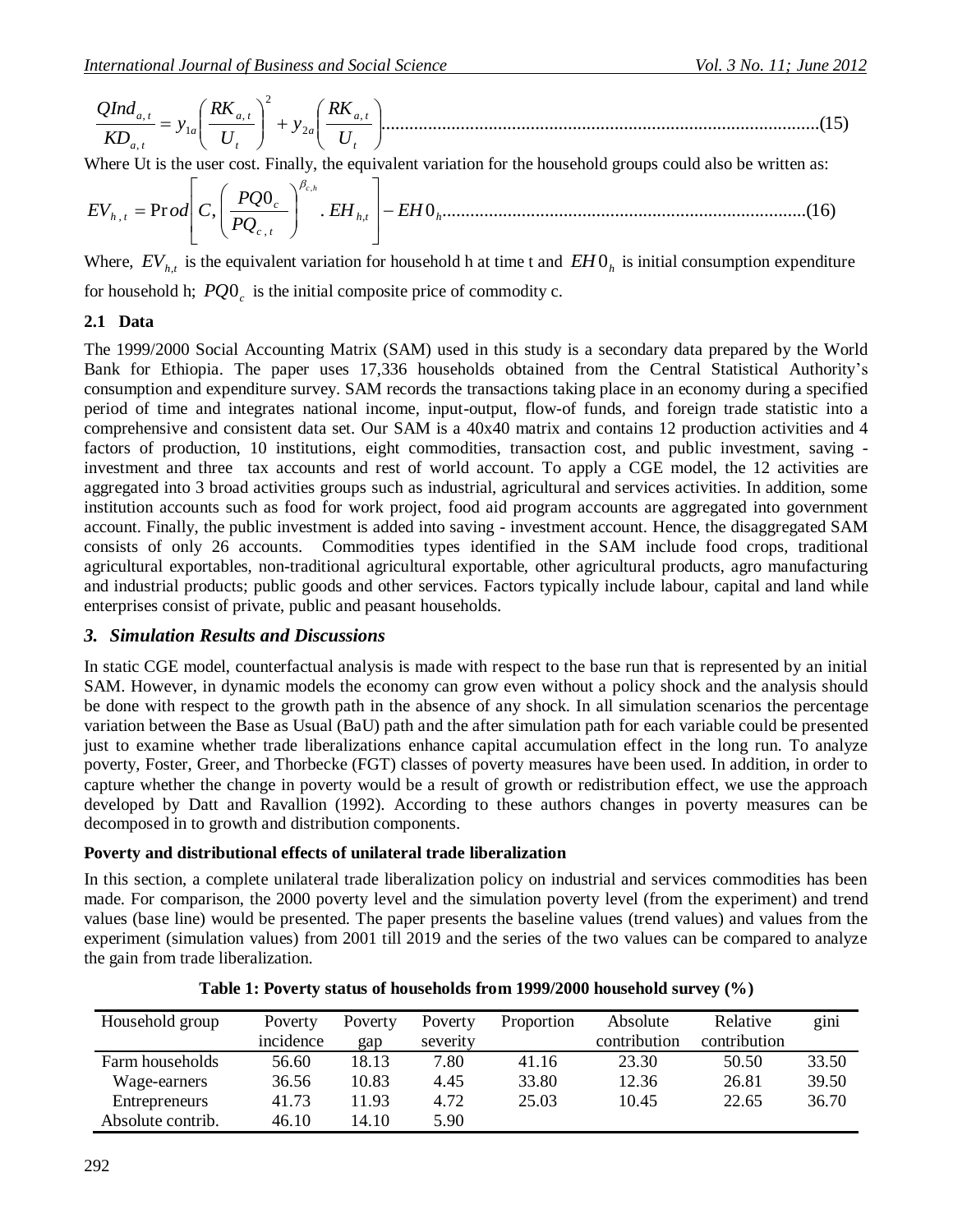From the above table, we can see that the highest poverty indices are found in the farm-households group (56.6%). This indicates that poverty is a rural phenomenon as most of them live in rural area of the country. The relative contribution of these households to total poverty is amounted to 23.3 percent. The wage -earners have the lowest poverty indices among the three households groups mentioned above. As shown in table.1, 46.1 percent of the population is under poverty line. According to MOFED (1999/2000), the poverty line is stood at birr 1075.00 per adult equivalent. This is considered as an absolute poverty line. The poverty gap ratio is a good indicator of poverty since it measures the extent to which the income of the poor is fall-apart away from the poverty line. It gives more weight to the poorest of the poor households. The above table indicates that poverty gaps are also highest among farm-households followed by the entrepreneurs. This means that for each unit of birr under the poverty line, on the average, the poor farm household need to have 0.183 birr per a birr poverty line and per population to come out from poverty. The lesser the poverty gap, the lesser the amount of money required to completely remove poverty. As shown above, both the poverty gap ratio and poverty severity would be lower for the wage-earners.

After implementing shock on CGE model, the change in income of the representative households was used to analyze poverty effects of tariff liberalization. Its effect on poverty level is said to be positive only if the values of poverty indicators are lower as compared to both the trend scenario and base line poverty. Table 2 shows the evolution of poverty on Base as Usual (BaU). If there is no external shock; the long run national poverty headcount ratio will be 18.35 percentage points. In other words, the long run national headcount poverty ratio declines by 27.8 percent as compared to the base poverty level. Since capital accumulation starts after first year, the short run results of trend scenario and the base run values are same for all variables.

|                  | Farm households |        |       | Wage earners |                          | Entrepreneurs            |       | All   |
|------------------|-----------------|--------|-------|--------------|--------------------------|--------------------------|-------|-------|
|                  | 2000            | 2019   | 2000  | 2019         | 2000                     | 2019                     | 2000  | 2019  |
| Headcount ratio  | 56.60           | 23.39  | 36.56 | 15.40        | 41.73                    | 14.03                    | 46.10 | 18.35 |
| Poverty gap      | 18.53           | 5.50   | 10.83 | 3.59         | 11.93                    | 2.93                     | 14.10 | 4.20  |
| Poverty severity | 7.80            | .90    | 4.45  | 1.30         | 4.72                     | 0.92                     | 5.90  | 1.43  |
| Gini             | $\sim$          | $\sim$ |       | -            | $\overline{\phantom{0}}$ | $\overline{\phantom{0}}$ | 37.78 | 37.52 |

**Table 2: BaU Scenario of Poverty and inequality**

The first simulation consists of a complete reduction in tariff on both imported items of industrial and service sectors commodities .This reduces poverty in the long run but it has no significant effect on the short run.

# **Simulation 2: Full and Indiscriminating Liberalization.**

In this simulation, we remove all tariffs on imports. This type of liberalization is indiscriminating as we have not made any distinction among industrial, service and agricultural imported commodities in terms of tariff protection. As table 3 illustrates, the national headcount ratio by 2019 will be only 16.9% while the poverty gap is estimated to 3.8%. As compared to the base, the long run national headcount ratio is reduced by 29.7 %. Similarly, the poverty gap ratio is also reduced by 10.5 %.

In the long run, the net national headcount ratio declines by 1.42 percent as compared to the trend.

This means tariff liberalization would enhance capital accumulation effects and thereby increase the income of the households by more than the increase in income if the economy is operating without any shock. This increase in national income may also be associated with absence of inefficiency in resource allocation created by the tariff itself. However, tariff reduction would not have significant impact on poverty level in the short run. The study found that trade liberalization would not increases both inter - group inequality and national level of inequality in the long run and short run.

**Table 3: Poverty indices in full and indiscriminating liberalization**

|                  | Farm households          |       | Wage earners |                          |       | Entrepreneurs | All   |       |
|------------------|--------------------------|-------|--------------|--------------------------|-------|---------------|-------|-------|
|                  | 2001                     | 2019  | 2001         | 2019                     | 2001  | 2019          | 2001  | 2019  |
| Headcount ratio  | 56.61                    | 22.21 | 37.89        | 14.74                    | 41.98 | 11.2          | 46.62 | 16.93 |
| Poverty gap      | 18.13                    | 5.12  | 1.38         | 3.41                     | 12.06 | 2.2           | 14.33 | 3.81  |
| Poverty severity | 7.79                     | .76   | 4.76         | l.18                     | 4.78  | 0.66          | 6.01  | .29   |
| Gini             | $\overline{\phantom{0}}$ | -     | $\sim$       | $\overline{\phantom{0}}$ | -     | -             | 37.66 | 37.6  |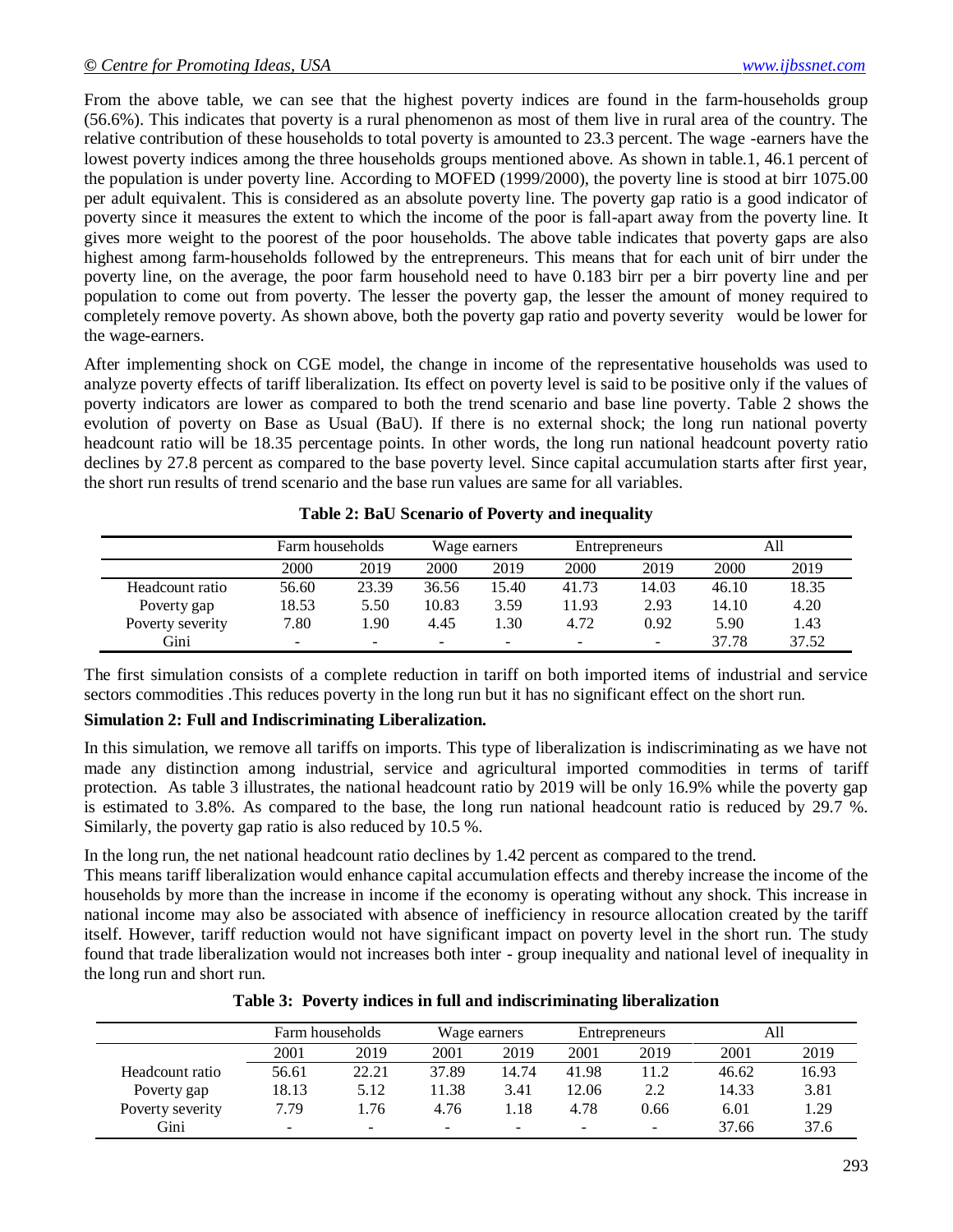# **Simulation 3: Instantaneous Liberalization**

In this simulation, complete tariff reduction has been made on industrial and service sectors accompanied by a 90 percent reduction in tariff for agricultural sectors and results are presented in table 4. In this scenario, the entrepreneurs would enjoy higher benefit in the long run (year 2019). The head count ratio declines from 14 percent in the trend scenario to 8 percent for entrepreneurs. However, the wage earners do not get much benefit in the long run .The reason may be associated with the fact that the wage earners heavily depend on industrial and service sectors for their employment. With trade liberalization, some of these incompetent sectors are unable to cope up with the reduction in import price. In general, the long run impact of tariff liberalization on the national headcount ratio is a decline of 2.8 percent as compared to the headcount ratio in the trend

|                  |                          | Farm households          |                          | Wage earners | Entrepreneurs            |                          |       | All   |
|------------------|--------------------------|--------------------------|--------------------------|--------------|--------------------------|--------------------------|-------|-------|
|                  | 2001                     | 2019                     | 2001                     | 2019         | 2001                     | 2019                     | 2001  | 2019  |
| Headcount ratio  | 56.60                    | 21.78                    | 34.85                    | 13.46        | 41.49                    | 8.156                    | 45.47 | 15.55 |
| Poverty gap      | 18.10                    | 5.02                     | 10.11                    | 3.10         | 11.83                    | 1.44                     | 13.85 | 3.48  |
| Poverty severity | 7.79                     | .72                      | 4.13                     | 1.05         | 4.67                     | 0.41                     | 5.77  | 1.17  |
| Gin              | $\overline{\phantom{a}}$ | $\overline{\phantom{0}}$ | $\overline{\phantom{a}}$ |              | $\overline{\phantom{0}}$ | $\overline{\phantom{0}}$ | 37.94 | 37.94 |

| Table 4: Poverty indices in Instantaneous liberalization |  |  |  |
|----------------------------------------------------------|--|--|--|
|----------------------------------------------------------|--|--|--|

Similarly, the poverty gap ratio and poverty severity also showed a net decline of 0.5 and 0.26 percent respectively as compared to the trend scenario. This shows that tariff liberalization would enhance the accumulation effects in the very long run. But, its short run effect is negligible.

### **Simulation 4: Gradual liberalization**

Under this scenario, tariffs on all imported goods are reduced by 20 percent each year over the next 19 years. In this simulation, the national headcount ratio and poverty gap and poverty severity in the short run would remain the same as the base level poverty. However, in the long run, tariff liberalization would reduce the poverty headcount ratio, poverty gap, and severity from 18.4, 4.2, and 1.4 percent in the trend to 16.8, 3.8 and 1.3 percent respectively in the current scenario. 

#### **Simulation 5: Gradual and rationalized liberalization**

In this type of liberalization, agriculture is allowed to reduce its tariff rate for the first 10 years by 20 percent. After 10 years, there would be a complete liberalization in the sector. Similarly, since the industrial sector is initially more protected (average tariff rate is as high as 25 %,) we assume a 50 percent reduction in tariff rate for the first 10 years and then after a complete liberalization for the remaining years. Moreover, the service sector is allowed to reduce its tariff rate by 50 percent instantaneously. A joint effect of such liberalization indicates that the three national poverty indicators almost remain unchanged in the short run.

|                  |                          | Farm Household |       | Wage Earner | Entrepreneurs |       |       | All   |
|------------------|--------------------------|----------------|-------|-------------|---------------|-------|-------|-------|
|                  | 2001                     | 2019           | 2001  | 2019        | 2001          | 2019  | 2001  | 2019  |
| Headcount Ratio  | 56.60                    | 22.03          | 36.08 | 13.68       | 43.27         | 11.15 | 46.3  | 16.48 |
| Poverty Gap      | 18.13                    | 5.07           | 10.62 | 3.15        | 12.40         | 2.18  | 14.17 | 3.70  |
| Poverty severity | 7.79                     | 1.74           | 4.38  | 1.08        | 4.98          | 0.65  | 5.93  | 1.24  |
| Gini             | $\overline{\phantom{0}}$ |                | -     |             |               |       | 37.8  | 37.68 |

#### T**able 5: Poverty Indices in Gradual and Rationalized Liberalization**

But, in the long run, the national headcount ratio declines from 18.4 percent in the trend to 16.5 percent in the simulation. Similarly, the long run poverty gap and squared poverty gaps are decreasing as compared to the trend. In all households, poverty indicators fall down with substantial decline in poverty among entrepreneurs.

# **FGT decomposition into Growth and Redistribution**

From the above alternative scenarios, 90% tariff reduction in agricultural sector and complete liberalization of industrial and service sectors substantially reduce poverty in the long run. Thus, it is better analyzing the impacts of this liberalization as to whether it enhances growth or redistribution effects in the long run. This analysis should be made with respect to variations in poverty indices of the trend scenario and results are indicated in table 6.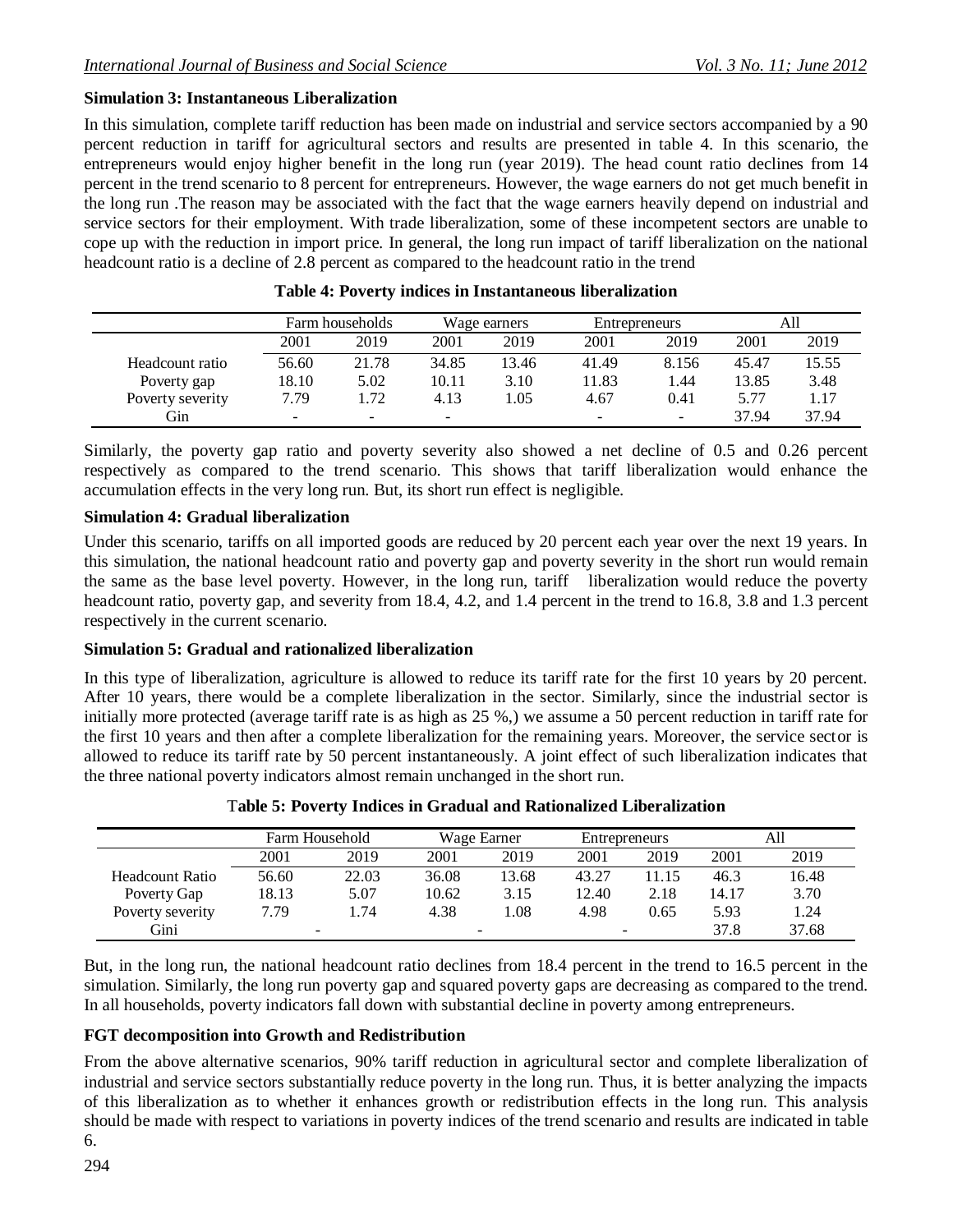|                  | Growth<br>components<br>(Datt and<br>Ravallion) | Growth<br>compone<br>nt<br>(Shapley) | <b>Distribution</b><br>component<br>(Datt and<br>Ravallion) | <b>Distribution</b><br>component<br>(Shapley) | Residual (Datt)<br>and Ravalli<br>on) | <b>Differences</b> |
|------------------|-------------------------------------------------|--------------------------------------|-------------------------------------------------------------|-----------------------------------------------|---------------------------------------|--------------------|
| (a) <b>BaU</b>   |                                                 |                                      |                                                             |                                               |                                       |                    |
| head count ratio | $-27.34$                                        | $-27.42$                             | $-0.25$                                                     | $-0.33$                                       | $-0.16$                               | $-27.75$           |
| Poverty gap      | $-9.81$                                         | $-9.76$                              | $-0.19$                                                     | $-0.17$                                       | 0.10                                  | $-9.90$            |
| Poverty severity | $-4.43$                                         | $-4.40$                              | $-0.10$                                                     | $-0.07$                                       | 0.07                                  | $-4.47$            |
| (b) Simulation   |                                                 |                                      |                                                             |                                               |                                       |                    |
| head count ratio | $-31.04$                                        | $-30.86$                             | 0.14                                                        | 0.317                                         | 0.357                                 | $-30.55$           |
| Poverty gap      | $-10.77$                                        | $-10.79$                             | 0.18                                                        | 0.16                                          | 0.04                                  | $-10.63$           |
| Poverty severity | $-4.81$                                         | $-4.84$                              | 0.141                                                       | 0.104                                         | 0.072                                 | $-4.74$            |

| Table 6: Decomposition of the BaU and Simulation paths of Poverty Changes |  |  |  |  |  |  |
|---------------------------------------------------------------------------|--|--|--|--|--|--|
|---------------------------------------------------------------------------|--|--|--|--|--|--|

In the trend scenario, the poverty headcount ratio falls from 46.1 in the base to 18.35% in 2019, a net reduction of 27.7 percent. Complete trade liberalization in the industry and service sectors and a 90% reduction in tariff in agricultural sector reinforce poverty reduction. The national headcount ratio declines from 46.1% in the base to 15.5% in the long run with a net reduction of 30.55%. All this reduction is attributable by growth component. Indeed, growth would have reduced the headcount ratio by 31.04 percentage point had it not been for a deterioration in income distribution that actually increased the headcount ratio by 0.14 percentage point. Trade liberation strengthens the pro-poor growth effect and at same time the anti-poor increases in inequality. Similar trends are also observed for the two other FGT indices. Regardless of the choice of the poverty lines, the growth component always reduces poverty and distribution become neutral. Finally, the study endogenizes the poverty line. In the short run, there are no significant changes in poverty indices. However, trade liberalization results in a substantial poverty reduction generated from both income and price effect in the long run. The study also computed growth elasticity of poverty. As income of households increase by one percent, the national headcount ratio declines by 1.4 percent.

### **Welfare effects**

Regarding the impacts on household welfare, results are reported for instantaneous liberalization. Since factor remuneration is the main source of income for households, an increase in income is observed over the long run. However, the short run factor remuneration for all households almost remains unchanged. As shown in table 7, consumer price index (1.15 percent) increases more than income (0.58 percent) leading to a decline in real consumption and welfare for all households in the short run. Real consumption and equivalent variation slightly decrease by 0.68 and 0.57 percent respectively in the short run. However, entrepreneurs are more affected than farm households and wage-earners. This result may be explained by the net buyer status of entrepreneurs. In the long run, the combined income and price effect leads to positive variation in real consumption and welfare. The equivalent variation increases by 11.7%, 12.9% and 25% percent for farm households, wage earners and entrepreneurs respectively. The relatively higher gain in terms of real consumption and equivalent variation for the entrepreneurs may be explained by an increase in labour and capital income in the long run owing to trade liberalization. At national level, real consumption and welfare increase substantially by 19.5 and 14 percent respectively.

|                  |         | <b>Farm households</b> | <b>Wage-earners</b> |       | <b>Entrepreneurs</b> |       | All     |       |
|------------------|---------|------------------------|---------------------|-------|----------------------|-------|---------|-------|
|                  | 2001    | 2019                   | 2001                | 2019  | 2001                 | 2019  | 2001    | 2019  |
| Income           | 0.00    | 4.01                   | 2.88                | 6.70  | 0.32                 | 28.9  | 0.58    | 8.40  |
| Real consumption | $-0.58$ | 12.80                  | $-0.23$             | 17.20 | $-2.90$              | 42.30 | $-0.68$ | 19.50 |
| Welfare(EV)      | $-0.54$ | .70                    | 0.23                | '2.90 | $-1.60$              | 25.01 | $-0.57$ | 14.01 |

|  | Table 7: Welfare Effects (Percentage change from BaU Path) |  |  |
|--|------------------------------------------------------------|--|--|
|  |                                                            |  |  |

#### **Sectoral effects of Unilateral trade Liberalization**

The main determinants of trade liberalization effects are the values of trade elasticities, the share of imports and exports, the cost of inputs, and the general equilibrium effects of supply and demand. The domestic distortion caused by the tariff might lead to less efficient factor reallocation between sectors.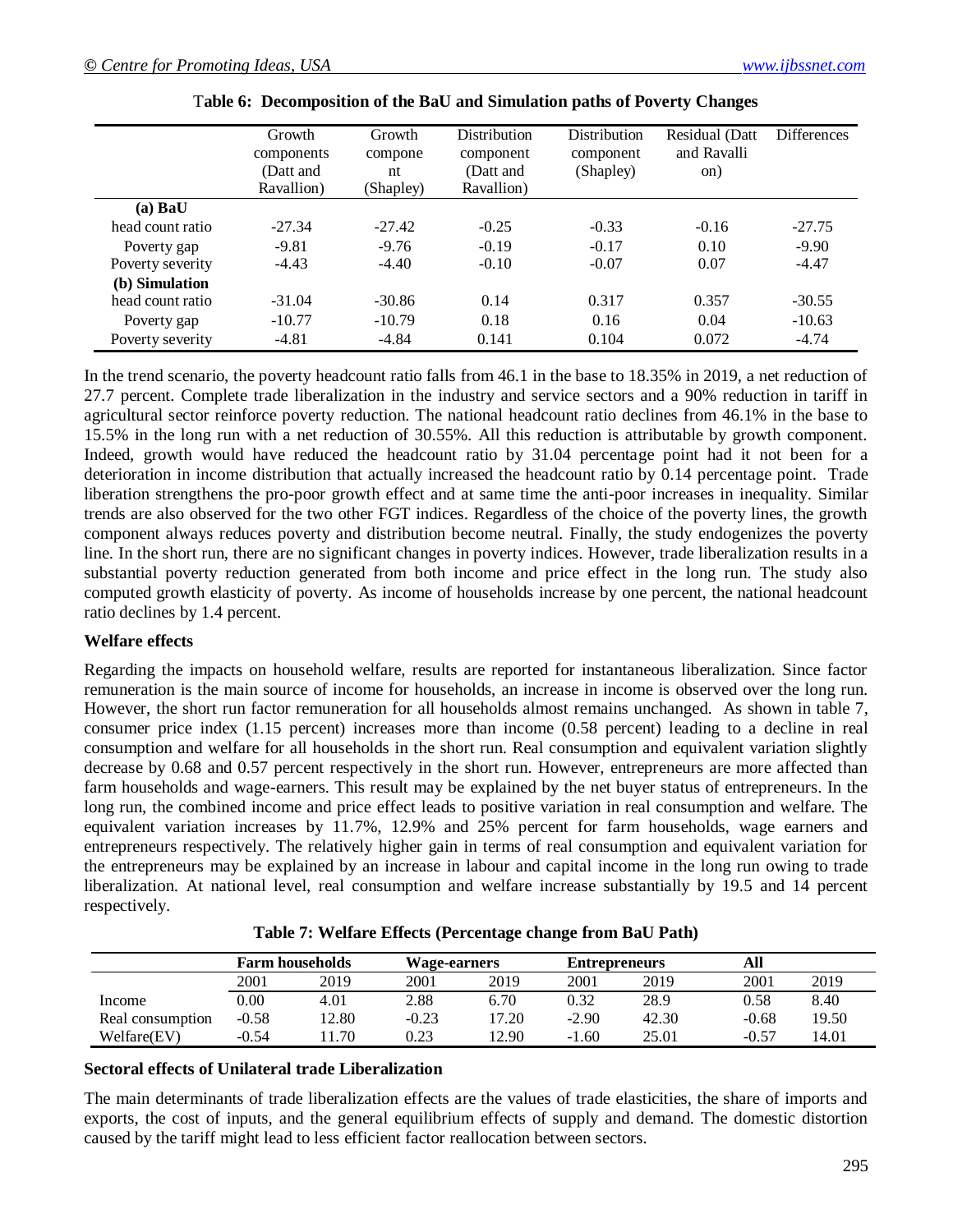Changes in import prices affect the composite good price, factor demands and remunerations, and the value-added price. In dynamic model, both the efficiency and the accumulation effects are mainly driven by the disposable saving and profitability of investing. For instantaneous liberalization, sectoral effects are presented in table 8. The shock of tariff elimination leads to first a decrease in domestic price of imports. It is found that the greatest reduction is in industrial sectors, which had high initial tariff rates (25 percent). The average initial tariff rate in this sector is two-fold of the tariff rate in the service sector. The fall in import price in the sector is amounted to 9 percent in the short run. Similarly, the long run import price reduced significantly with 21 percentage point in the same sector. The long run import price has also gone down to 13.8 percent and 12.7 percent respectively in agriculture and service. The fall in domestic prices and initial import penetration ratios will influence the sectoral import demand changes. In the short run, the industrial and service sector registered higher import growth due to the decline in import price. Furthermore, we note a decline in domestic demand in all sectors in the short run. However, pronounced decline in domestic demand (6.8%) is found in industry as it was initially more protected sector. In table 8, SIM represents the simulated outcomes with shocks (change in tariff).

|                   |         | Agriculture |         |          | Industry  |           |          | Service  |          |
|-------------------|---------|-------------|---------|----------|-----------|-----------|----------|----------|----------|
|                   | 2001    | 2019        | 2019    | 2001     | 2019      | 2019      | 2001     | 2019     | 2019     |
|                   | (SIM)   | (SIM        | (Trend) | (SIM)    | (SIM)     | (Trend)   | (SIM)    | (SIM)    | (Trend)  |
| Import price      | $-0.10$ | $-13.80$    | 1.80    | $-8.90$  | $-21.40$  | 1.80      | 1.20     | $-12.70$ | 1.80     |
| Domestic price    | $-1.87$ | $-7.90$     | $-4.30$ | 11.60    | 10.40     | 4.20      | $-13.50$ | 14.40    | 42.20    |
| Composite price   | $-1.75$ | $-7.90$     | $-4.30$ | 2.76     | $-3.80$   | 3.30      | $-14.20$ | 13.45    | 41.80    |
| FOB export price  | 14.01   | 8.60        | 1.80    | 14.01    | 8.60      | 1.80      | 14.01    | 8.60     | 1.80     |
| Producer price    | $-1.15$ | $-7.80$     | $-4.20$ | 11.71    | 10.10     | 4.20      | $-13.25$ | 14.25    | 41.70    |
| Value added price | 0.45    | 0.45        | 3.81    | 28.91    | 59.01     | 46.90     | $-25.42$ | 24.81    | 16.50    |
| return to capital | 1.04    | 47.39       | 32.30   | 0.00     | 47.37     | 31.50     | $-3.20$  | 47.81    | 29.30    |
| Imports           | $-0.83$ | 69.90       | 43.61   | 7.45     | 37.22     | 11.90     | 5.61     | 11.69    | 5.80     |
| Domestic goods    | $-0.93$ | 61.5        | 48.8    | $-6.79$  | 8.21      | 10.10     | $-0.71$  | 0.64     | 1.31     |
| <b>Exports</b>    | 16.31   | 66.87       | 53.20   | $-2.69$  | $-14.40$  | 4.90      | 4.63     | $-4.30$  | $-9.01$  |
| Production        | 0.75    | 61.97       | 49.30   | $-6.71$  | 7.71      | 10.01     | 0.00     | 0.00     | 0.00     |
| Investment        | $-0.95$ | 29.37       | 15.90   | $-3.70$  | 25.75     | 12.50     | $-9.60$  | 22.20    | 8.71     |
| Capital stock     | $-0.09$ | $-1.51$     | 0.7     | $-0.36$  | $-4.10$   | 3.81      | $-0.97$  | $-7.21$  | 2.71     |
| $(SR = 2002)$     |         |             |         |          |           |           |          |          |          |
| Labour demand     | 1.55    | 73.27       | 74.20   | $-0.14$  | 68.54     | 66.51     | $-3.19$  | 63.50    | 62.41    |
| Intermediate      | 0.47    | 30.78       | 0.00    | $-42.51$ | $-100.00$ | $-100.00$ | 42.10    | $-63.01$ | $-19.50$ |
| demand            |         |             |         |          |           |           |          |          |          |
| Private           | 1.00    | 75.04       | 61.20   | $-1.79$  | 73.55     | 51.40     | $-7.85$  | 68.30    | 46.22    |
| consumption       |         |             |         |          |           |           |          |          |          |

| Table 8: Sectoral effects (percentage change from base) |  |  |  |  |  |  |  |
|---------------------------------------------------------|--|--|--|--|--|--|--|
|---------------------------------------------------------|--|--|--|--|--|--|--|

In the long run, comparison should be made with references to trend scenario. Therefore, the agricultural sector is expanding in the long run through higher domestic and import demand. In the long run, the domestic demand for industrial sector decreases while import volume increases. In the short run, the exchange rate is depreciated. As result, exports increase in agriculture and service but industrial sector remain import intensive. The volume of export for agricultural and service sectors increased due to depreciation of exchange rate in the long run.

The efficiency (reallocation) and capital accumulation effects will determine the impact on production. Both effects are driven, in large extent by, value added price, factor remunerations and the cost of inputs represented by the composite price. The composite price decrease in agriculture and industry both in the short run and in the long run. The reallocation effects among the sectors are determined by the change in value - added price. The result indicates that resources will move toward agricultural sectors in the short run. For gradual and rationalized liberalization, tariff reduction augments the export and investment capacity of the country with benefits lean toward agricultural and service sectors. The full and discriminating liberalization scenario (removal of tariff in industrial sector) also indicates that industrial sector seems to contract both in the short and long run while agriculture expands its production and export due to depreciation of exchange rate.

# **Macro- effects of trade liberalization**

Table 9 illustrates both the short run and long run impacts of unilateral trade liberalization on macro variables.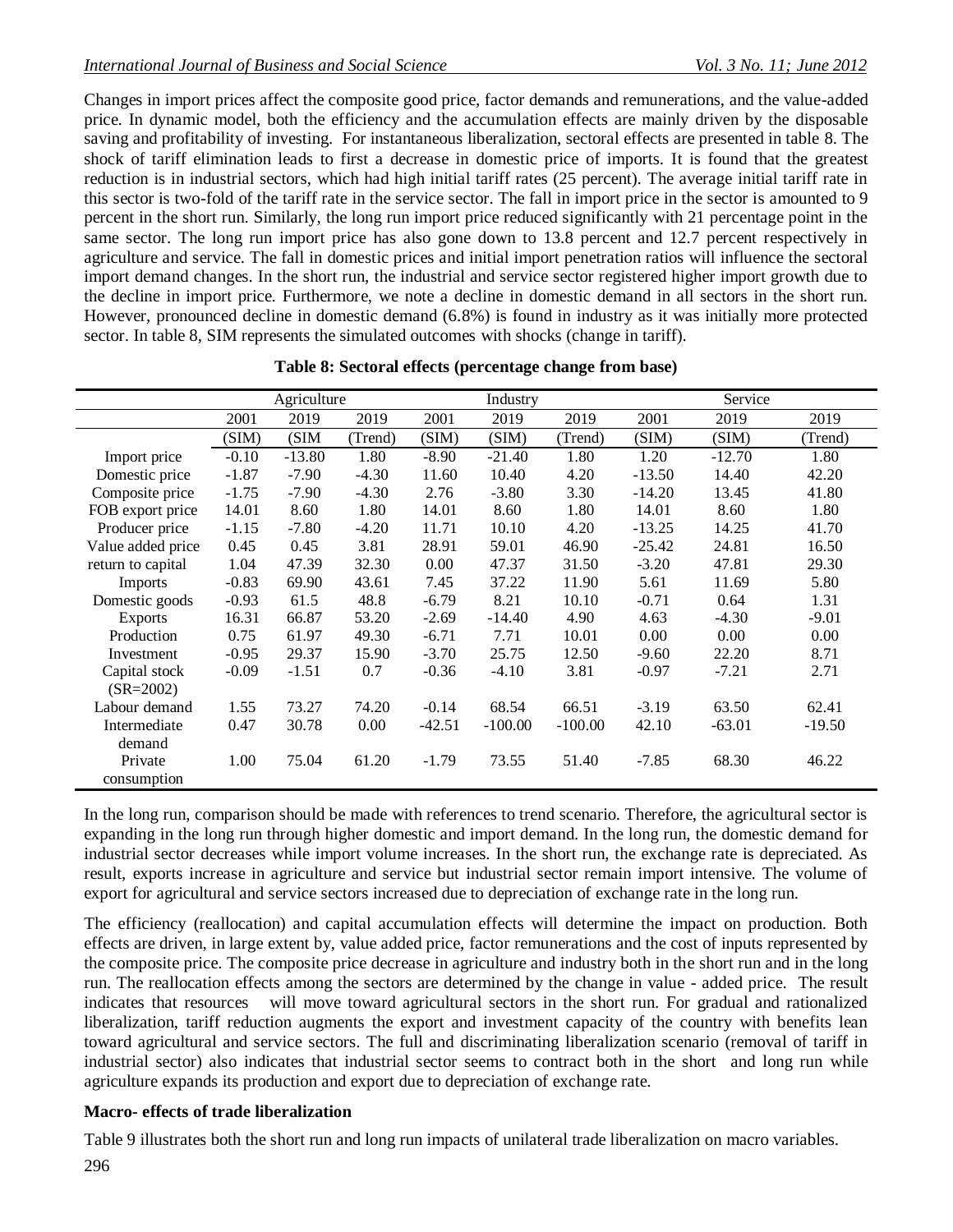In the short run, the volume of exports shows faster growth than imports in both types of liberalization owing to depreciation of exchange rate. The short run results suggest that instantaneous liberalization is performing better in exports both in real and nominal value while rationalized gradual liberalization recorded better results in GDP at market price, real private consumption. Nevertheless, Instantaneous liberalization recorded the highest performance both in real and nominal value for all macro variables in the long run. GDP at factor cost increases from 49% in the trend to 55.2 % in instantaneous case with a net increases of 6% while real GDP at market prices increases from 44.7% in the trend to 55.2%. This implies that the net impact of this liberalization is an increase of 10.5 % ,8%, 4.5% , 22.1% and 19.5% respectively for real GDP, real export, real output, real import and Real consumption. On the aggregate level, unilateral trade liberalization has positive impacts in the long run for the macro-variables. The decline in the long run capital good price and consumer price index suggest that the welfare, real consumption and investment impacts of instantaneous liberalization are encouraging as compared to the gradual and rationalized liberalization type.

|                      | <b>Base Year</b> | Trend   |                          | Instantaneous Liberalization |                          |          |                              | Gradual and rationalized liberalization |                          |           |                          |
|----------------------|------------------|---------|--------------------------|------------------------------|--------------------------|----------|------------------------------|-----------------------------------------|--------------------------|-----------|--------------------------|
|                      | Value in         | Nominal | Real                     | Nominal                      | Real                     | Nominal  | Real                         | Nominal                                 | Real                     | Nomin     | Rea 1                    |
|                      | $(\text{Sm})$    | (LR)    | (LR)                     | (LR)                         | (SR)                     | (SR)     | (LR)                         | (LR)                                    | (SR)                     | al $(SR)$ | (LR)                     |
| GDP(factor           | 68,156.00        | 42.70   | $\overline{\phantom{0}}$ | 48.40                        | $\overline{\phantom{a}}$ | $-0.39$  | $\overline{\phantom{0}}$     | 47.60                                   | $\overline{\phantom{0}}$ | $-0.01$   | $\overline{\phantom{a}}$ |
| cost)                |                  |         |                          |                              |                          |          |                              |                                         |                          |           |                          |
| GDP(market)          | 71,926.00        | 51.30   | 44.70                    | 51.20                        | $-2.80$                  | $-5.81$  | 55.24                        | 48.71                                   | $-0.40$                  | $-2.50$   | 42.10                    |
| price)               |                  |         |                          |                              |                          |          |                              |                                         |                          |           |                          |
| <b>Total Output</b>  | 88,844.00        | 29.62   | 21.90                    | 29.30                        | $-1.40$                  | 1.70     | 26.40                        | 30.61                                   | $-0.76$                  | 0.58      | 20.90                    |
| <b>Total Exports</b> | 8.017.00         | 20.61   | 17.70                    | 36.30                        | 8.90                     | 24.50    | 25.80                        | 36.30                                   | 1.81                     | 6.70      | 23.21                    |
| <b>Total Imports</b> | 15,970.00        | 14.20   | 12.21                    | 31.80                        | 6.81                     | 21.80    | 34.30                        | 35.88                                   | 4.21                     | 9.20      | 23.80                    |
| Private              | 50,290.00        | 56.40   | 54.20                    | 64.01                        | $-0.68$                  | 0.54     | 73.70                        | 61.60                                   | 0.32                     | 0.93      | 56.41                    |
| Consumption          |                  |         |                          |                              |                          |          |                              |                                         |                          |           |                          |
| Government           | 11.984.00        |         |                          | $-3.01$                      | $\overline{\phantom{a}}$ | $-36.10$ | $\overline{\phantom{0}}$     | $-2.00$                                 | $\overline{\phantom{a}}$ | $-12.10$  | $\overline{\phantom{0}}$ |
| Revenue              |                  |         |                          |                              |                          |          |                              |                                         |                          |           |                          |
| Investment           | 22,386.00        | 16.14   | 13.01                    | 21.10                        | $-3.80$                  | $-1.01$  | 26.00                        | 20.92                                   | $-1.40$                  | $-1.22$   | 15.20                    |
| Poverty level        | 45.47            | $-2.82$ |                          | 27.80                        | $\overline{\phantom{a}}$ |          | $\qquad \qquad \blacksquare$ | 30.20                                   |                          |           |                          |

#### **Table 9: Summary of Results of Macro-Impacts of Simulations (%)**

# *4. Conclusion*

In this paper, a sequential dynamic model is developed to analyze the potential poverty and inequality effects of unilateral liberalization in Ethiopia. The model uses a 1999/2000 social accounting matrix and a 1999/2000 income and consumption survey of 17336 households. In this research paper, both the short run and long run analysis of the linkages between trade liberalization, growth, income distribution and poverty have been carried out. An instantaneous liberalization consists of a complete removal of tariff in industrial and service sector followed by 90 % tariff reduction in agricultural sector. In this case, the welfare and the real consumption of the households are decreasing in the short run. Real export is growing faster than imports owing to deprecation in exchange rate. Concerning the sectoral effects, agriculture seems expanding as domestic demand for its output increases while industry contracts. The short run impact of instantaneous liberalization on poverty level is positive and results a very small decreases in national poverty.

The long run impacts of instantaneous liberalization on poverty, welfare, and macro variables will be indicated as follows. The main finding of this liberalization is that real GDP at market price, real consumption, and welfare of the households increase by 10.5%, 19.5%, and 14% respectively in the long run. Moreover, both the nominal GDP at market price and GDP at factor cost are substantially increasing in the long run. The decline in consumer price (5.5%) index contributes to an increase in real consumption besides an increase in income of the households. Real export, real total output, investment and volume of import increase remarkably by 8.1, 4.5, 13.1, and 22.1 percentage points respectively in the long run. The increase in real investment may be explained by a decline in price index of investment owing to trade liberalization. At sectoral level, agriculture plays a dominant role in production and export. Finally, the Foster, Greer, and Thorbecke measures of poverty indices are decreasing in the long run. Thus, trade liberalization further reinforces poverty reduction and growth seems pro-poor. In general, trade liberalization enhances the accumulation effects and there by increases both the welfare and real consumption of households.